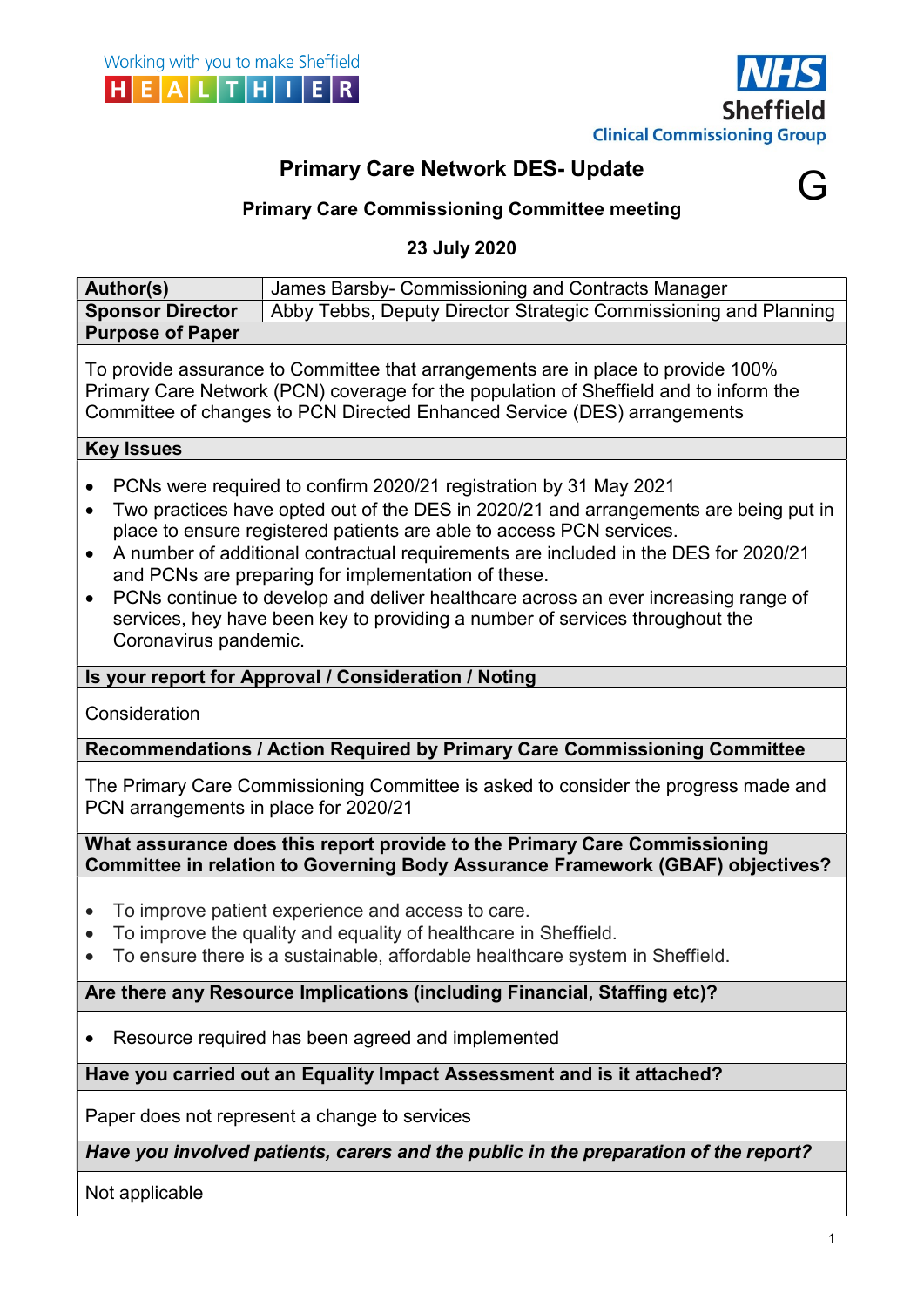

## Primary Care Network DES- Update

### Primary Care Commissioning Committee meeting

#### 23 July 2020

#### 1. Introduction

- 1.1. The Primary Care Network Direct Enhanced Service (PCN DES) was introduced in 2019/2020 to create networks of GP practices able to work together to implement services which would best serve their local community.
- 1.2. In 2019/2020 78 of Sheffield's 79 practices signed up to deliver these services. To ensure full coverage for the entire population the patients these patients were covered by the West 5 Primary Care Network.
- 1.3. Although 2019/2020 was a 'formative' year a number of PCNs implemented schemes to serve the needs of their populations and this work has continued into 2020/2021 despite the significant challenges caused by COVID-19.

#### 2. PCN Registration 2020/21

- 2.1. Stannington Medical Centre again confirmed they would not join the PCN DES. West 5 PCN will continue to provide services for this population under a Local Incentive Scheme (LIS) agreed with the CCG.
- 2.2. Stonecroft Medical Centre also confirmed they wished to leave their PCN and would not sign up to the DES for 2020/2021. Arrangements continue to provide services for their population. It is most likely that the Townships II PCN will take on these patients under a LIS agreement thereby ensuring 100% population coverage. With the exception of these practices PCNs remain unchanged (Seven Hills PCN have been renamed South East Sheffield PCN).

#### 3. Specification delivery and service update

3.1. A number of the requirements of the 'Enhanced Health in Care Homes' specification were brought forwards to May 2020 and all PCN' have put in place the required arrangements.

PCNs are asked to deliver two further service specifications in 2020/21, Structured Medication Review and Medicines Optimisation and Supporting Early Cancer Diagnosis.

3.2. The CCG is working with Primary Care Sheffield to support practice preparations to deliver and is developing the required systems through which to gather data to monitor achievement as simply and effectively as possible.